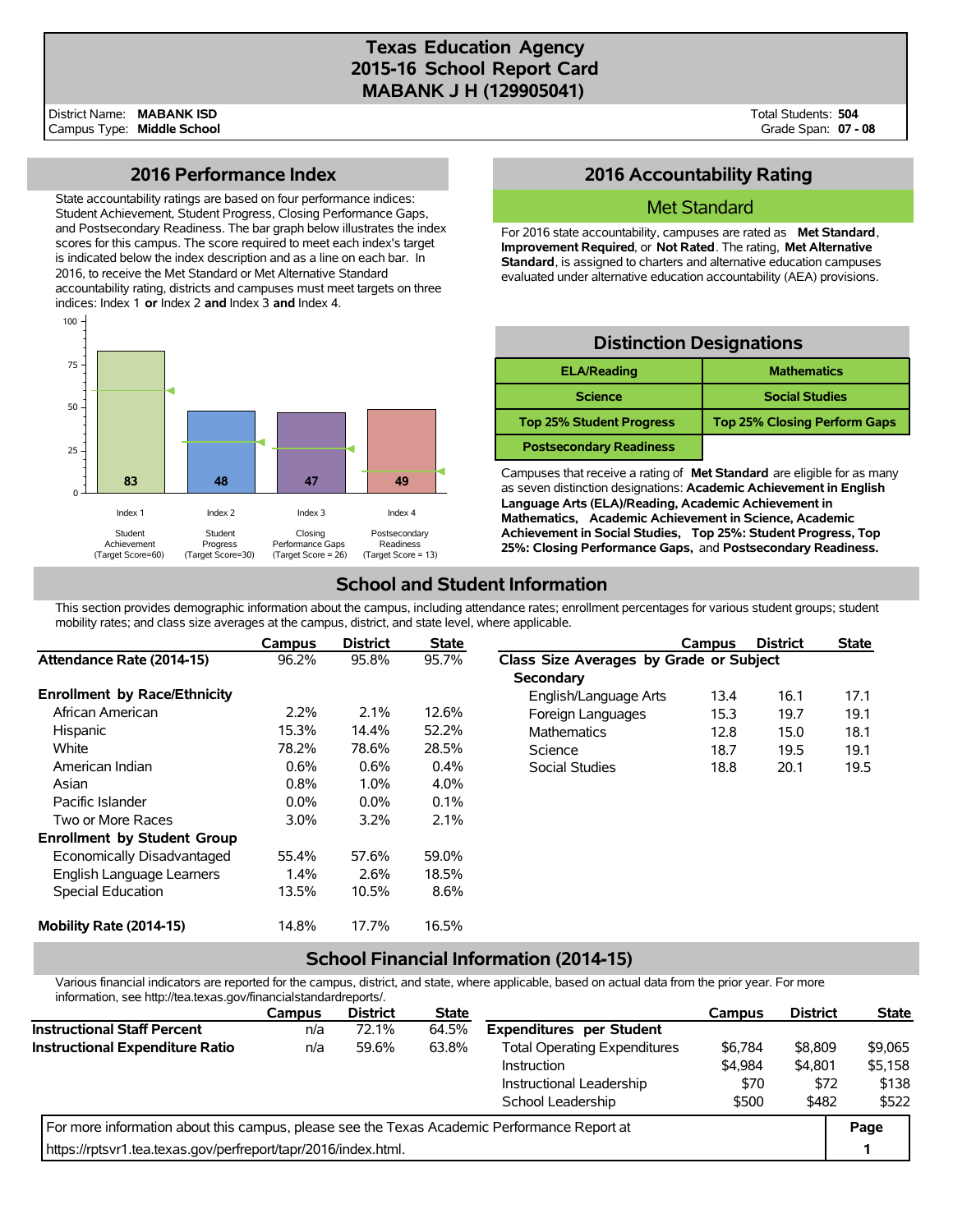### **Texas Education Agency 2015-16 School Report Card**

#### **MABANK J H (129905041) MABANK ISD**

|                                                                                                                      |      |              |     |                                     |         |        |       |          |        |                          | Two or      |               |
|----------------------------------------------------------------------------------------------------------------------|------|--------------|-----|-------------------------------------|---------|--------|-------|----------|--------|--------------------------|-------------|---------------|
|                                                                                                                      |      |              |     | All                                 | African |        |       | American |        | <b>Pacific</b>           | <b>More</b> | Econ          |
|                                                                                                                      |      | <b>State</b> |     | District Students American Hispanic |         |        | White | Indian   | Asian  | <b>Islander</b>          | Races       | <b>Disadv</b> |
| STAAR Percent at Level II Satisfactory Standard or Above (Sum of All Grades Tested)                                  |      |              |     |                                     |         |        |       |          |        |                          |             |               |
| <b>All Subjects</b>                                                                                                  | 2016 | 75%          | 82% | 83%                                 | 64%     | 82%    | 83%   | 88%      | 100%   |                          | 81%         | 77%           |
| Reading                                                                                                              | 2016 | 73%          | 79% | 87%                                 | 75%     | 90%    | 86%   | $\ast$   | $\ast$ | L,                       | 88%         | 83%           |
| Mathematics                                                                                                          | 2016 | 76%          | 86% | 89%                                 | 63%     | 89%    | 89%   | $\ast$   | $\ast$ | $\overline{a}$           | 81%         | 85%           |
| Writing                                                                                                              | 2016 | 69%          | 76% | 73%                                 | $\ast$  | 77%    | 73%   |          |        | $\overline{a}$           | $\ast$      | 64%           |
| Science                                                                                                              | 2016 | 79%          | 89% | 85%                                 | $\ast$  | 83%    | 86%   | $\ast$   | $\ast$ | $\overline{\phantom{a}}$ | 73%         | 78%           |
| Social Studies                                                                                                       | 2016 | 77%          | 79% | 70%                                 | $\ast$  | 58%    | 73%   | $\ast$   | $\ast$ | $\overline{\phantom{a}}$ | 82%         | 59%           |
| STAAR Percent at Postsecondary Readiness Standard (Sum of All Grades Tested)                                         |      |              |     |                                     |         |        |       |          |        |                          |             |               |
| Two or More Subjects 2016                                                                                            |      | 45%          | 48% | 52%                                 |         | 39%    | 56%   | $\ast$   | $\ast$ |                          | 63%         | 41%           |
| Reading                                                                                                              | 2016 | 46%          | 50% | 52%                                 | *       | 34%    | 56%   | *        | $\ast$ |                          | 50%         | 41%           |
| <b>Mathematics</b>                                                                                                   | 2016 | 43%          | 46% | 51%                                 | *       | 44%    | 53%   | $\ast$   | $\ast$ | $\overline{\phantom{a}}$ | 56%         | 39%           |
| Writing                                                                                                              | 2016 | 41%          | 47% | 45%                                 | $\ast$  | 31%    | 48%   |          |        |                          | $\ast$      | 35%           |
| Science                                                                                                              | 2016 | 47%          | 58% | 56%                                 | $\ast$  | 49%    | 57%   | $\ast$   | $\ast$ |                          | 64%         | 43%           |
| Social Studies                                                                                                       | 2016 | 47%          | 43% | 35%                                 | $\ast$  | 33%    | 37%   | $\ast$   | $\ast$ |                          | $\ast$      | 26%           |
| STAAR Percent at Advanced Standard (Sum of All Grades Tested)                                                        |      |              |     |                                     |         |        |       |          |        |                          |             |               |
| All Subjects                                                                                                         | 2016 | 18%          | 17% | 20%                                 | $\ast$  | 16%    | 21%   | $\ast$   | $\ast$ |                          | 15%         | 14%           |
| Reading                                                                                                              | 2016 | 17%          | 17% | 24%                                 | *       | 17%    | 26%   | $\ast$   | $\ast$ |                          | $\ast$      | 17%           |
| <b>Mathematics</b>                                                                                                   | 2016 | 19%          | 18% | 17%                                 | *       | 17%    | 18%   | $\ast$   | $\ast$ |                          | $\ast$      | 13%           |
| Writing                                                                                                              | 2016 | 15%          | 17% | 11%                                 | $\ast$  | $\ast$ | 13%   |          |        |                          | $\ast$      | 8%            |
| Science                                                                                                              | 2016 | 16%          | 16% | 22%                                 | $\ast$  | 15%    | 24%   | $\ast$   | $\ast$ |                          | $\ast$      | 14%           |
| <b>Social Studies</b>                                                                                                | 2016 | 22%          | 18% | 21%                                 | $\ast$  | 25%    | 21%   | $\ast$   | $\ast$ |                          | $\ast$      | 16%           |
| <b>STAAR Percent Met or Exceeded Progress</b>                                                                        |      |              |     |                                     |         |        |       |          |        |                          |             |               |
| All Subjects                                                                                                         | 2016 | 62%          | 65% | 76%                                 | $\ast$  | 75%    | 76%   | $\ast$   |        |                          | $\ast$      | 77%           |
| Reading                                                                                                              | 2016 | 60%          | 63% | 71%                                 | $\ast$  | 71%    | 71%   | $\ast$   |        |                          | $\ast$      | 74%           |
| Mathematics                                                                                                          | 2016 | 63%          | 66% | 80%                                 | $\ast$  | 80%    | 80%   | $\ast$   | $\ast$ |                          | $\ast$      | 79%           |
| <b>STAAR Percent Exceeded Progress</b>                                                                               |      |              |     |                                     |         |        |       |          |        |                          |             |               |
| All Subjects                                                                                                         | 2016 | 17%          | 16% | 19%                                 | $\ast$  | 19%    | 20%   | $\ast$   |        |                          | $\ast$      | 20%           |
| Reading                                                                                                              | 2016 | 16%          | 16% | 23%                                 | $\ast$  | 18%    | 24%   | $\ast$   | $\ast$ |                          | $\ast$      | 25%           |
| <b>Mathematics</b>                                                                                                   | 2016 | 17%          | 16% | 16%                                 | $\ast$  | 19%    | 16%   | $\ast$   | $\ast$ |                          | $\ast$      | 15%           |
| Progress of Prior-Year Non-Proficient Students: Percent of Non-Proficient Students Passing STAAR (Sum of Grades 4-8) |      |              |     |                                     |         |        |       |          |        |                          |             |               |
| Reading                                                                                                              | 2016 | 35%          | 42% | 53%                                 | $\ast$  | 70%    | 50%   |          |        |                          | $\ast$      | 54%           |

For more information about this campus, please see the Texas Academic Performance Report at **Page** https://rptsvr1.tea.texas.gov/perfreport/tapr/2016/index.html. **2**

'?' Indicates that the data for this item were statistically improbable, or were reported outside a reasonable range. '-' Indicates zero observations reported for this group. '\*' Indicates results are masked due to small numbers to protect student confidentiality. Mass are the confidential in the total reporting is not applicable for this group.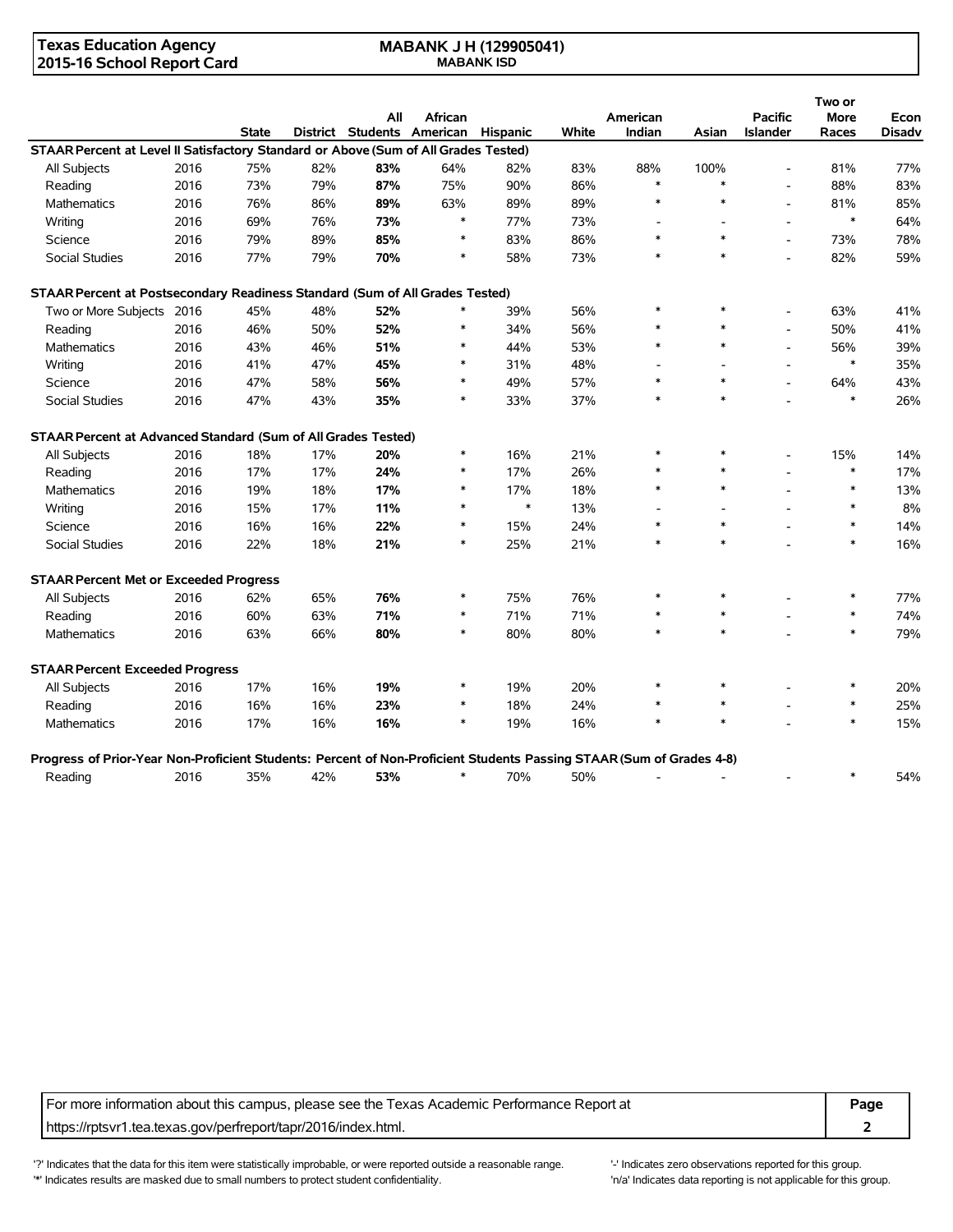### **Texas Education Agency 2015-16 School Report Card**

#### **MABANK J H (129905041) MABANK ISD**

|                                                                     |      |              |          |                        |                            |                 |        |                    |        |                                   | Two or               |                       |
|---------------------------------------------------------------------|------|--------------|----------|------------------------|----------------------------|-----------------|--------|--------------------|--------|-----------------------------------|----------------------|-----------------------|
|                                                                     |      | <b>State</b> | District | All<br><b>Students</b> | <b>African</b><br>American | <b>Hispanic</b> | White  | American<br>Indian | Asian  | <b>Pacific</b><br><b>Islander</b> | <b>More</b><br>Races | Econ<br><b>Disadv</b> |
| <b>Students Success Initiative</b>                                  |      |              |          |                        |                            |                 |        |                    |        |                                   |                      |                       |
| Grade 8                                                             |      |              |          |                        |                            |                 |        |                    |        |                                   |                      |                       |
| Students Meeting Level II Standard on First STAAR Administration    |      |              |          |                        |                            |                 |        |                    |        |                                   |                      |                       |
| Reading                                                             | 2016 | 80%          | 90%      | 90%                    | $\ast$                     | 86%             | 91%    | $\ast$             | $\ast$ | $\overline{\phantom{0}}$          | 91%                  | 85%                   |
| Mathematics                                                         | 2016 | 71%          | 83%      | 83%                    | $\ast$                     | 81%             | 84%    | $\ast$             | $\ast$ | $\overline{\phantom{0}}$          | 78%                  | 77%                   |
| Students Requiring Accelerated Instruction                          |      |              |          |                        |                            |                 |        |                    |        |                                   |                      |                       |
| Reading                                                             | 2016 | 20%          | 10%      | 10%                    | $\ast$                     | 14%             | 9%     | $\ast$             | $\ast$ | $\overline{\phantom{0}}$          | $\ast$               | 15%                   |
| <b>Mathematics</b>                                                  | 2016 | 29%          | 17%      | 17%                    | $\ast$                     | 19%             | 16%    | $\ast$             | $\ast$ |                                   | $\ast$               | 23%                   |
| <b>STAAR Cumulative Met Standard</b>                                |      |              |          |                        |                            |                 |        |                    |        |                                   |                      |                       |
| Reading                                                             | 2016 | 86%          | 92%      | 92%                    | $\ast$                     | 93%             | 92%    | $\ast$             | $\ast$ | $\overline{\phantom{0}}$          | 91%                  | 89%                   |
| <b>Mathematics</b>                                                  | 2016 | 81%          | 93%      | 93%                    | $\ast$                     | 95%             | 94%    | $\ast$             | $\ast$ | $\overline{\phantom{0}}$          | 78%                  | 90%                   |
| STAAR Non-Proficient Students Promoted by Grade Placement Committee |      |              |          |                        |                            |                 |        |                    |        |                                   |                      |                       |
| Reading                                                             | 2015 | 97%          | $\ast$   | $\star$                |                            |                 | $\ast$ |                    |        |                                   |                      |                       |

For more information about this campus, please see the Texas Academic Performance Report at **Page** https://rptsvr1.tea.texas.gov/perfreport/tapr/2016/index.html. **3**

'?' Indicates that the data for this item were statistically improbable, or were reported outside a reasonable range. '' Indicates zero observations reported for this group. '\*' Indicates results are masked due to small numbers to protect student confidentiality. Mass are the confidential in the total reporting is not applicable for this group.